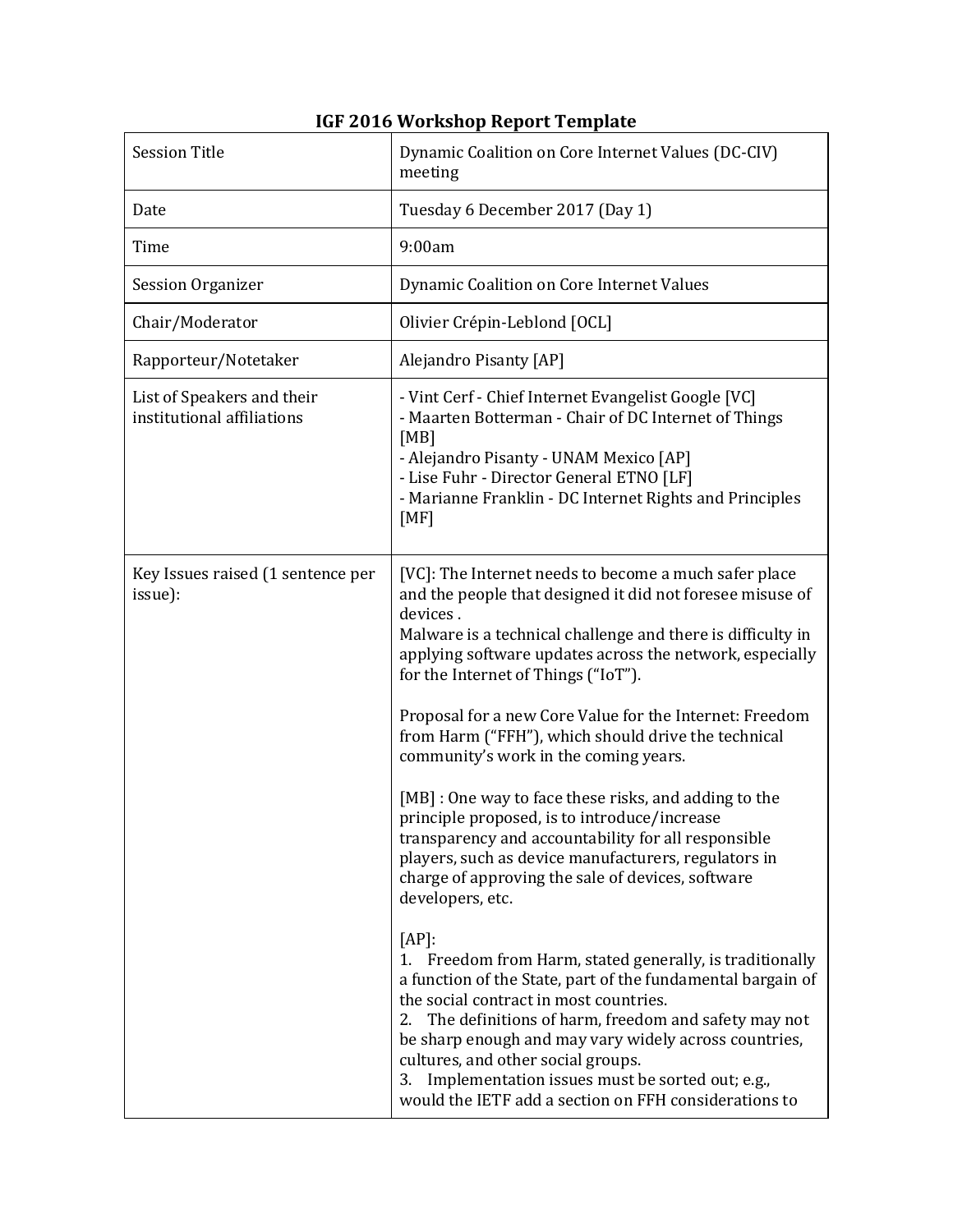|                                                                                                                     | RFCs? How would other standards-development<br>organizations (SDOs) treat the principle?<br>4. The "locus" of regulation and certification must be<br>determined.<br>5. Scaling, especially across borders, may be difficult to<br>achieve. Undue state and intergovernmental organization<br>(IGO) involvement may be predicated as a solution. If the<br>principle is not applied consistently in a large scale,<br>havens of non-compliance will continue to produce harm.<br>6. Is there an "Internet way" to approach this problem?<br>A multistakeholder, Internet-proper mechanism such as<br>the IETF or ICANN in their respective fields?<br>[LF]: There is a risk of more "walled gardens" based on<br>the promise of offering FFH.<br>Interoperability may suffer if the principle is not applied<br>with it in mind - it is key to successfully tackle FFH<br>openly.<br>Work already being done against attacks (prevention,<br>mitigation, isolation, response, etc.) should be<br>considered.<br>A careful development is required to avoid creating new<br>opportunities for issues that would be harmful in turn.<br>[MF]: The issue is societal/political more than it<br>is technical, though of course it has technical<br>manifestations and the trouble with some technical<br>solutions is that they overestimate the power of the<br>technical fix. The accountability of technical standards-<br>makers must be clearer. (this was somehow mitigated by<br>[VC] who recommended concentrating on a three<br>pronged approach:<br>1. Technical means to inhibit harm<br>2. Detect harm and act against its source, e.g. legal<br>means, prosecution.<br>Moral persuasion: put pressure on programmers and<br>3.<br>others responsible for products which can be harmful) |
|---------------------------------------------------------------------------------------------------------------------|--------------------------------------------------------------------------------------------------------------------------------------------------------------------------------------------------------------------------------------------------------------------------------------------------------------------------------------------------------------------------------------------------------------------------------------------------------------------------------------------------------------------------------------------------------------------------------------------------------------------------------------------------------------------------------------------------------------------------------------------------------------------------------------------------------------------------------------------------------------------------------------------------------------------------------------------------------------------------------------------------------------------------------------------------------------------------------------------------------------------------------------------------------------------------------------------------------------------------------------------------------------------------------------------------------------------------------------------------------------------------------------------------------------------------------------------------------------------------------------------------------------------------------------------------------------------------------------------------------------------------------------------------------------------------------------------------------------------------------------------------------------------------------------------------|
| If there were presentations<br>during the session, please provide<br>a 1-paragraph summary for each<br>Presentation | A brief presentation was made by the moderator [OCL],<br>outlining the Dynamic Coalition's substantive paper,<br>summarising this year's developments on the Global,<br>Interoperable, Open, Decentralized, End-to-End, User-<br>Centric, Robust and Reliable Core Internet Values.                                                                                                                                                                                                                                                                                                                                                                                                                                                                                                                                                                                                                                                                                                                                                                                                                                                                                                                                                                                                                                                                                                                                                                                                                                                                                                                                                                                                                                                                                                              |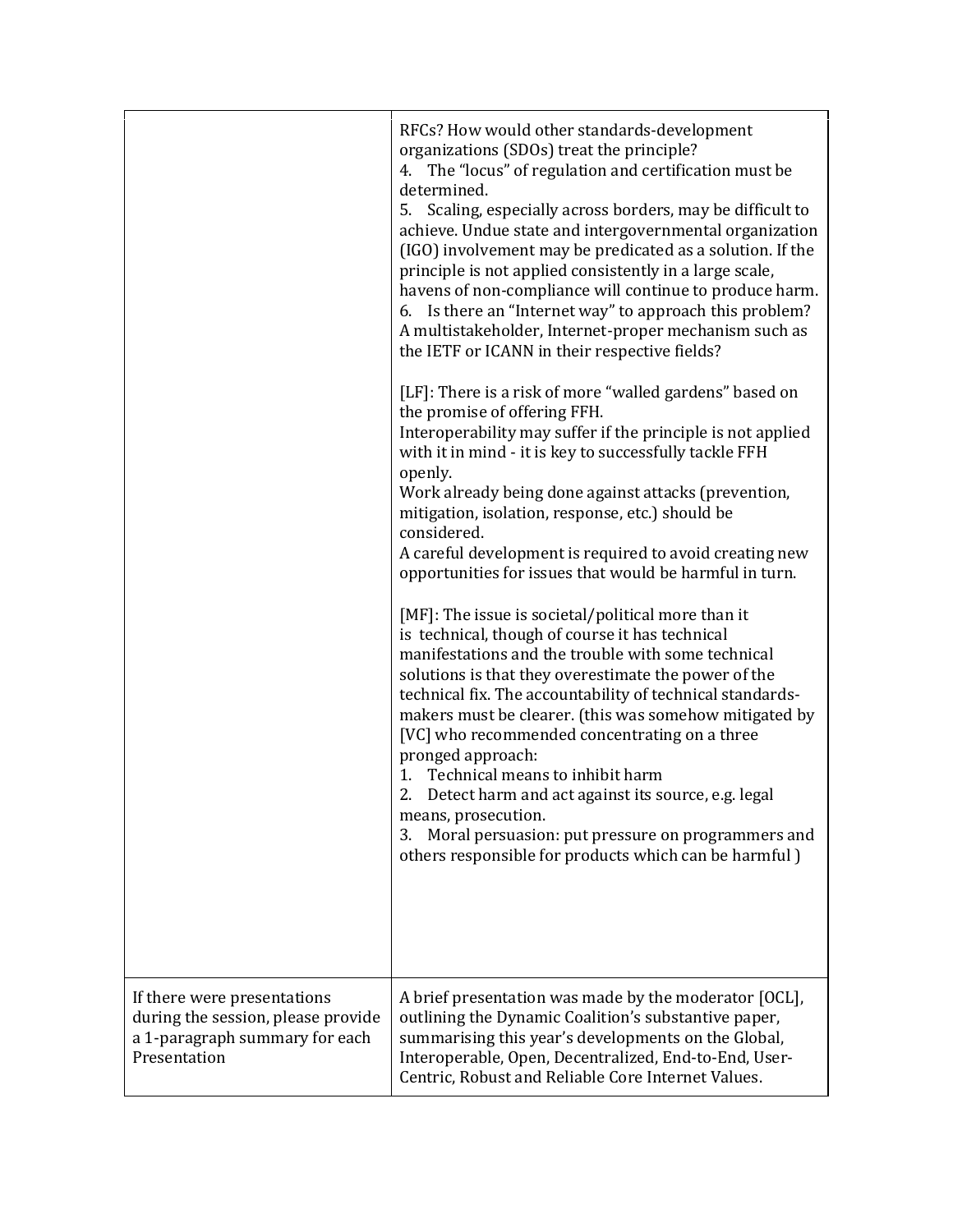| Please describe the Discussions<br>that took place during the<br>workshop session: (3 paragraphs)                                  | After the panellist made their points, participants<br>responded and a sustained discussion took place.                                                                                                                                                                                                                                                                                                            |
|------------------------------------------------------------------------------------------------------------------------------------|--------------------------------------------------------------------------------------------------------------------------------------------------------------------------------------------------------------------------------------------------------------------------------------------------------------------------------------------------------------------------------------------------------------------|
|                                                                                                                                    | Matthew Shears: consider FFH in the context of the<br>general principle "do no harm" - applicable to all Core<br>Internet Values.<br>There is the need to understand Internet design, net-<br>neutrality, as well as open Internet.                                                                                                                                                                                |
|                                                                                                                                    | Tatiana Tropina: Responsibility and accountability are<br>key but who is going to enforce them? Self enforcement?<br>It cannot be assumed simply that consumers will prefer<br>to buy "safe" products.<br>Regulation is not the right tool.                                                                                                                                                                        |
|                                                                                                                                    | [VC]: Example from solutions in other fields: certification<br>of electrical devices in the US through Underwriters<br>Laboratories (UL) thus a "cyber-UL" could be developed<br>to certify the safety of Internet devices and systems and<br>could operate with partial automation, based on<br>voluntary submissions.                                                                                            |
|                                                                                                                                    | John Klensin: Safety standards are mostly predicated<br>within a context of national laws. A principle like "thou<br>shall not develop bad code" isn't working well. Bad<br>systems are being used because they are novel, useful<br>and exciting, with pressure on time-to-market causing<br>some to cut edges.                                                                                                   |
|                                                                                                                                    | Tatiana Tropina: a new central "layer" or center of<br>control must not be created.                                                                                                                                                                                                                                                                                                                                |
|                                                                                                                                    | Juan Hernandez: There should be no single overarching<br>system. Governments have to take responsibility, e.g. for<br>public safety.                                                                                                                                                                                                                                                                               |
|                                                                                                                                    | Joly McFie (remote): Prefer Core Values like general,<br>broad commandments. Values are different from<br>standards.                                                                                                                                                                                                                                                                                               |
| Please describe any Participant<br>suggestions regarding the way<br>forward/potential next steps<br>/key takeaways: (3 paragraphs) | 1. Adopt a discussion of this proposal (FFH) as a<br>work programme and collaborate with other<br>groups to address them - including DC Internet of<br>Things (Dc-IoT) and DC Internet Rights and<br>Principles (DC-IRP)<br>2. Technical considerations cannot be ignored in<br>discussing safety standards.<br>3. Focus the DC on CIV to concentrate more on the<br>technical design principle than on the higher |